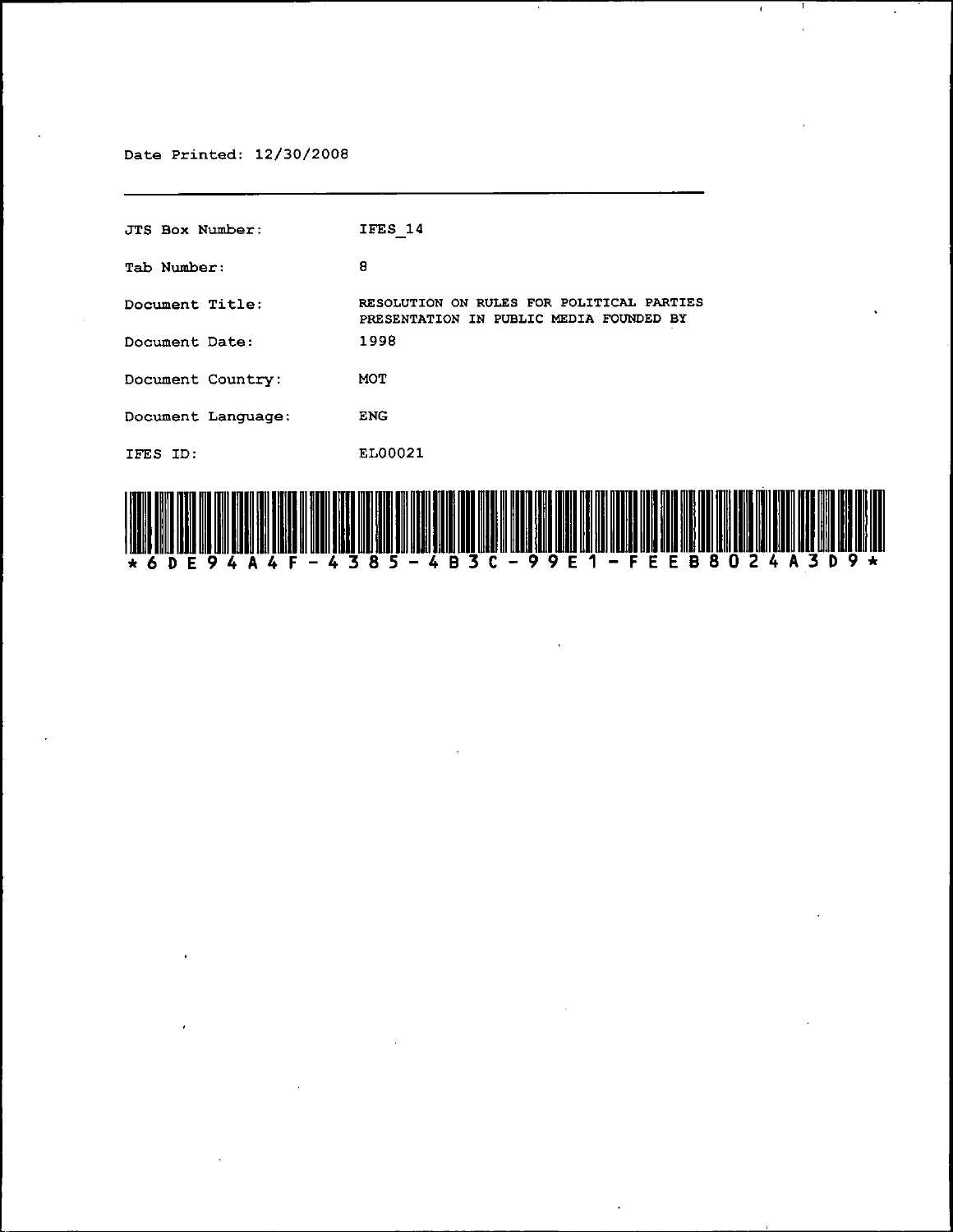$law/M$ oT/1998/006/eng; KONTENE **MÍSSION HSA** 

 $w\mathcal{L}$ , i

Pursuant to Article 32, paragraph 2 of the Public Information Law ("Official Gazette of the Republic of Montenegro" No. 4/98) the Assembly of the Republic of Montenegro at its first regular session in 1998, held on March 17, 18 and 19, 1998 passed the:

## **RESOLUTION**

# ON RULES FOR POLITICAL PARTIES' PRESENTATION IN PUBLIC MEDIA FOUNDED BY STATE DURING THE ELECTION CAMPAIGN

#### Article 1

1

 $\mathbf{I}$ 

Election list subnutters for the early parliamentary elections in the Republic of Montenegro have the right to inform citizens on their programs and activities in the same daily broadcasts and columns and on equal terms in the public media founded by the Republic of Montenegro.

#### Article 2

The election campaign of each election list submitter in public media founded by the Republic of Montenegro shall commence on the day of its confirmation by a competent Republican authority and it shall terminate 48 hours prior to the election day.

#### Article 3

Each editor or presenter of the political-news programs and special programs or columns in public media founded by the Republic of Montenegro is obliged to independently and objectively present all election list submitters and their candidates throughout the election campaign and to ensure impartiality in relation to all political, social, ethnical/cultural and other agendas present therein.

The editors as referred to in the paragraph 1 of this Article shall establish the presentation schedule for each election list submitter by inutual consent with their authorized representatives, in compliance with the law, the Resolution set out herein and with the editorial criteria governing a public medium concerned.

#### Article 4

Public media founded by the Republic of Montenegro which charge for publicizing the advertisements of election list submitters advertising

> **F Clifton White Resource Center** International Foundation for Election Systems

NB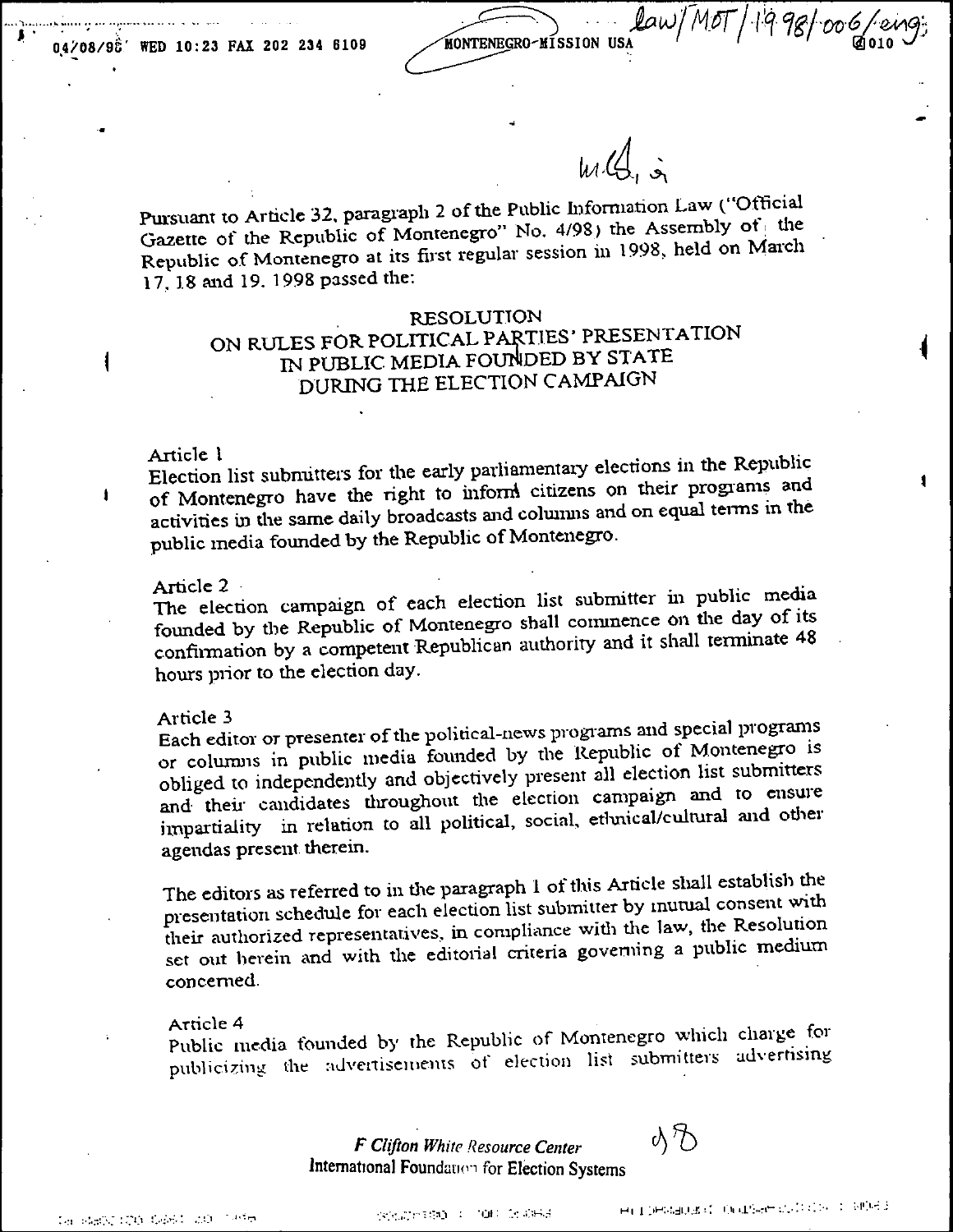elections, election agendas and candidates are obliged to mark each advertisement by note: "Paid electoral advertisement".

## Article 5

Broadcasting public media (television and radio) that are founded by the Republic of Montenegro are obliged to organize two separate programs that shall take up maximum 3 hours each and which shall provide that election agendas of the election list submitters and their candidates are publicly confronted in a discussion that ensures a dialog.

## Article 6

Public media founded by the Republic of Montenegro are obliged to report equitably about the activities of election list submitters at their conferences and other public gatherings at which<sup>t</sup> their electoral agendas and their candidates are presented.

Election list submitters and public media as referred to in the paragraph 1 herein shall by mutual consent agree on the terms and conditions for reporting from public gatherings, and the deadlines for notifying the public media about the public gathering schedules.

## Article 7

During the electoral campaign the public media founded by the Republic of Montenegro are obliged to publicize any findings of competent authorities which give statement about any infringement on the principles of equality and objectivity related to informing citizens on agendas and candidates nominated by election list submitters.

## Article 8

For the period of seven days prior the election day, public media founded by the Republic of Montenegro are forbidden to publicize results of either public-opinion polls, research or analyses related to the electorate's disposition regarding election result estimates.

It is forbidden to publicize either previous results or any predictions whatsoever about the election outcome before the polling stations are closed on the election day.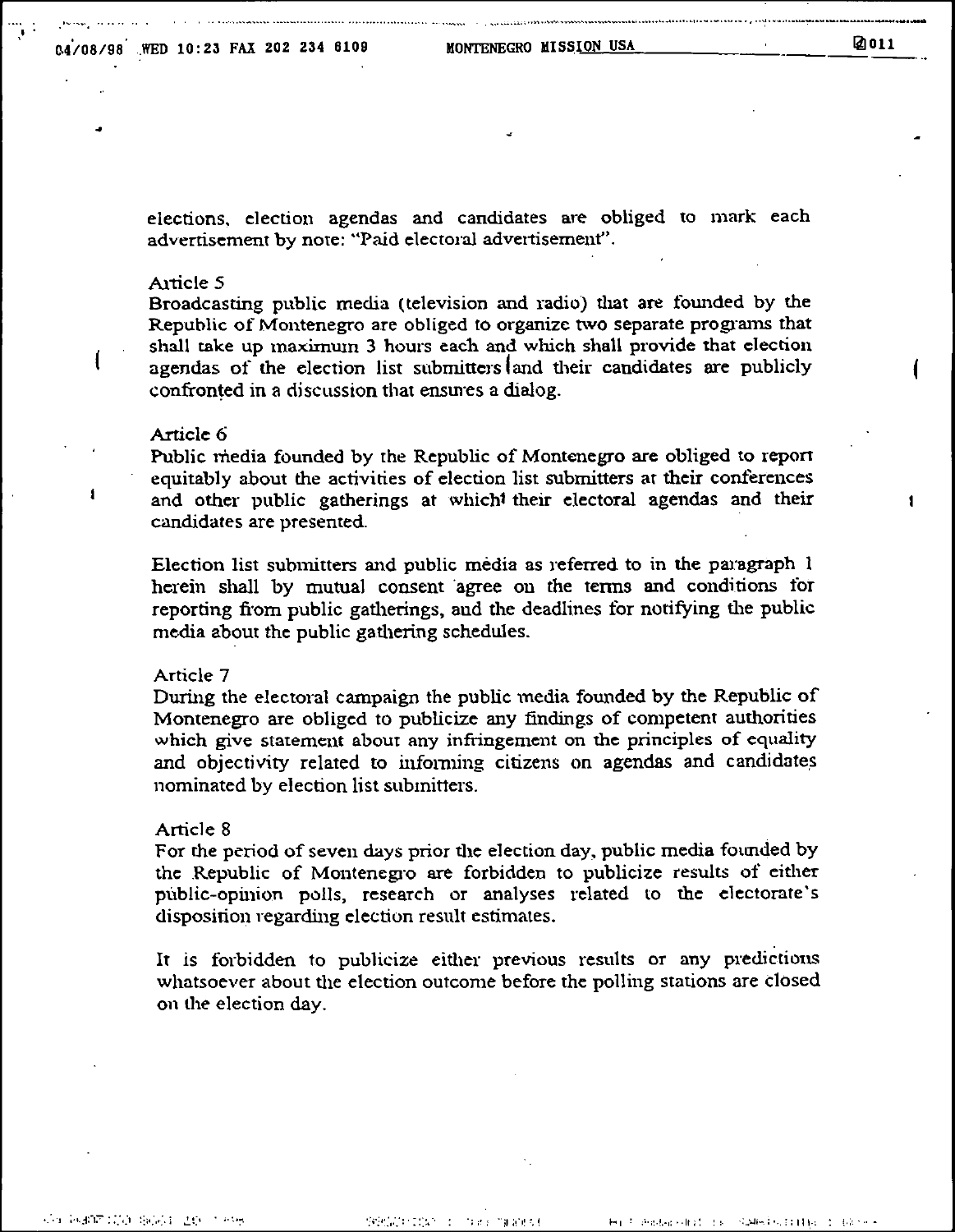## 04/08/98 WED 10:24 FAX 202 234 6109

MONTENEGRO MISSION USA

## 团012

## Article 9

All participants in the election campaign are obliged to observe the Constitution, the law and professional ethics of the statement made in public and they also pledge themselves to act fairly and thus excluding any insults, slander, offence and belittling of a personality as well as any other abuse of a citizen's dignity.

## Article 10

In their regular reporting on current issues and the activities of government authorities and state officials, the public media founded by the Republic of Montenegro are not allowed to give comments or publish articles which imply their party affiliation or act as the advertisement for a party.

The reporting on the activities of state officials performing their regular official engagements shall not be used for a party's election campaign.

## Article 11

ł

Contact programs or special programs featuring state officials or using their engagements for the purpose of election campaign shall not be produced prior to the termination of the election.

In case of some outstanding or emergency events or circumstances or of intergovernmental visits, these events and the activities of government authorities shall be reported on with the full observance of the principles of objectivity and impartiality and fulfillment of the condition that full and true information are given about these events.

## Article 12

The call-in programs and panel discussion programs which have characteristics of political promotion, as well as the special programs of the same character taken from other radio and television broadcasting centers shall be removed from the First, Second and Third Channel of the Montenegrin Television Network and from the First and Second Station of the Montenegrin Radio Broadcasting Network.

## Article 13

The public media founded by the Republic of Montenegro are obliged to observe the principles of professionalism and journalist ethics and abstain from inviting/hosting leaders or popular members of the parties to their regular and thematic programs.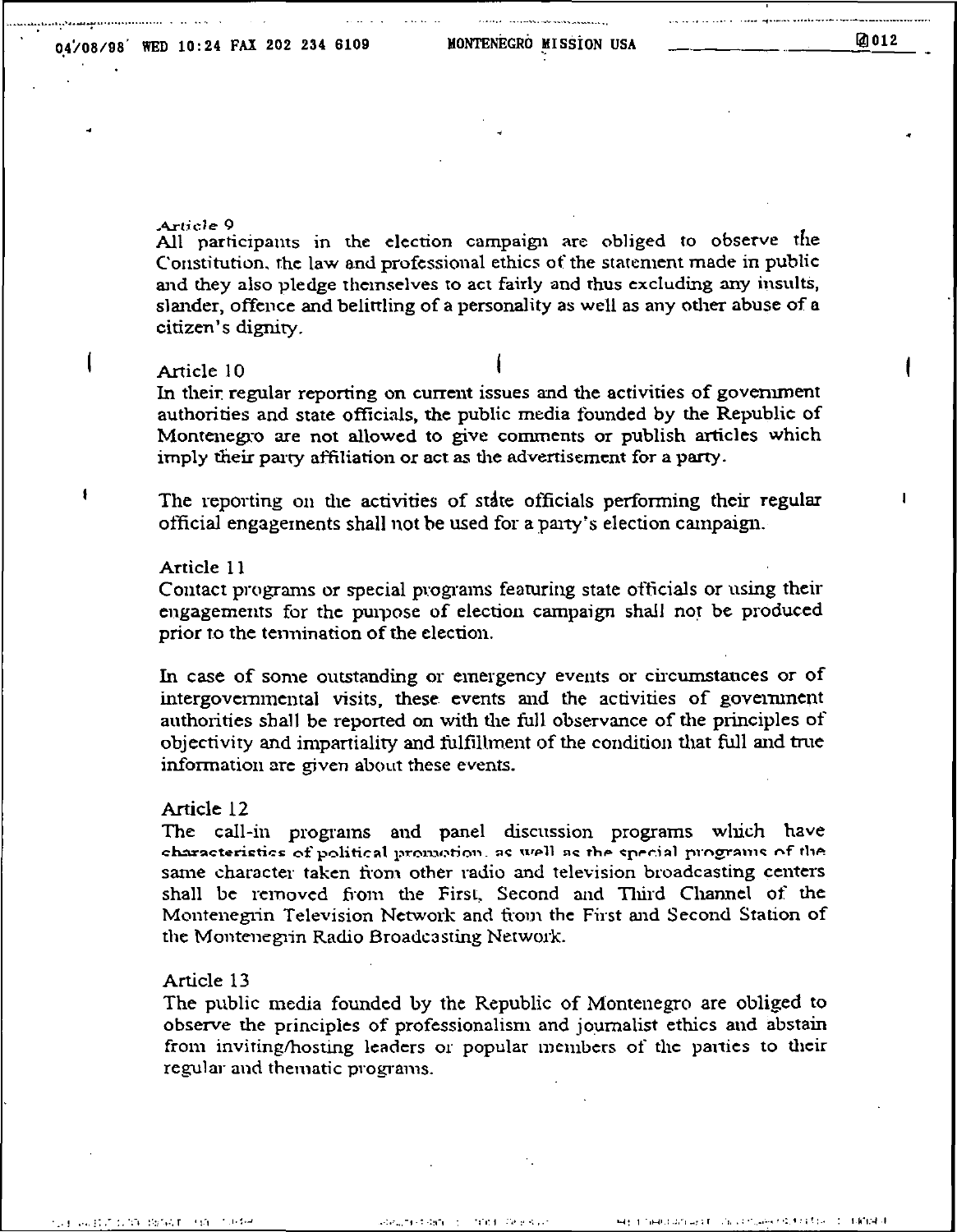## **2**013

 $\mathbf{I}$ 

## Article 14

News broadcasts and reporting articles of the public media founded by the Republic of Montenegro about the sessions of the Assembly of the Republic of Montenegro are obliged to fully respect the principle of professionalism and journalist ethics and also to ensure equal treatment of the representatives/participants in discussions at the Assembly's sessions.

The reporting shall have the character of informing and it shall focus on laws, resolutions, conclusions and ofticial stands passed in the Assembly\_

## Article 15

 $\mathbf{f}$ 

Election list submitters shall canry out their political activities in information programs of the public media founded by the Republic of Montenegro through their authorized representatives with the observance of the following rules:

- L STATEMENT
- a) Each statement shall be signed by the person authorized by an election list submitter\_

Each election list submitter is entitled to authorize maximum three representatives tor signing statements on its behalf\_

- b) The names of authorized representatives of election list submitters shall be forwarded to editors-in-chef of all public media founded by the Republic of Montenegro\_
- c) Statements shall have maximum 25 lines, each line containing 70 characters.

The statements whose length exceeds the nonn set out herein shall not be publicized\_

d) Statements which reach dle public media's editorial offices

by 14\_00 hours, shall be publicized

- In a special program broadcast by the Montenegrin Television Network in the time slot following the news program "Dnevnik I" at 19.30.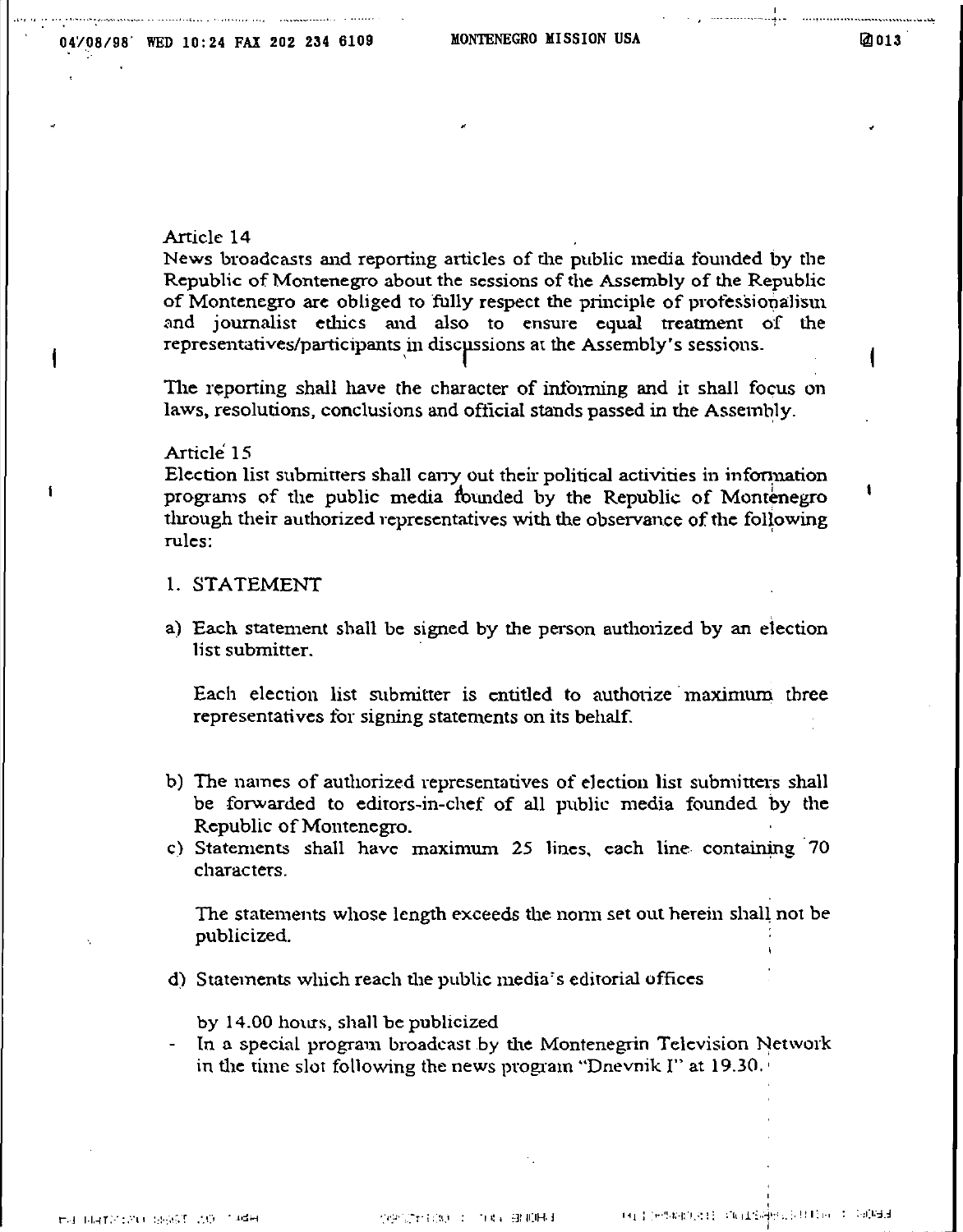التقدار والمماري والمستشفقين والأراد

Ii!J --- 014

- In a special program broadcast by the Montenegrin Radio Network in the time slot which follows the news program "Novosti Dana" at 15.30.
- In the first subsequent issue of the "Pobjeda" daily.

after 14.00 hours, shall be publicized:

- In a special program broadcast by the Montenegrin Television Network in the time slot following the news program "Dnevnik  $\Gamma$ " at 19.30 - the next day.
- In a special program broadcast by the Montenegrin Radio Network in the time slot following the news program "Novosti Dana" at 19.00
- In the second subsequent issue of the "Pobjeda" daily.
- e) Statements shall be publicized integrally i.e. without any kind of editorial intervention and they can be documented by a photography/teletext by agreement with an authorized representative of an election list submitter.
- f) In case that an editor-in-chief of a public infonnation mediwn founded by the Republic of Montenegro fails to publicize a: statement on the grounds of his judgement that it does not comply with the Public Information Law, he is obliged to immediately inform the authorized representative of an election list submitter and a medium's Editorial Board about the reasons for not making the statement public.
- g) Editorial Board of a public medium decides about taking its position regarding the information of an election list submitter that was not made public and, thereafter, by means of public media it informs the public as to the position taken.

## 2. PRESS CONFERENCE

- a) Each press conference has to be announced at least 24 hours prior to its scheduled commencement. .
- b) The venue of each press conference shall be the PRESS CENTER of the Public Enterprise "Montenegrin Radio and Television Network".
- c) Press conferences shall not last longer than 20 minutes.
- d) The length of coverage/reporting from a press conference in news programs of the Montenegrin Television Network and Montenegrin Radio Network shall not exceed three minutes and it shall be dominated by a sound recording, while in the "Pobjeda" daily it shall not exceed 50 Jines.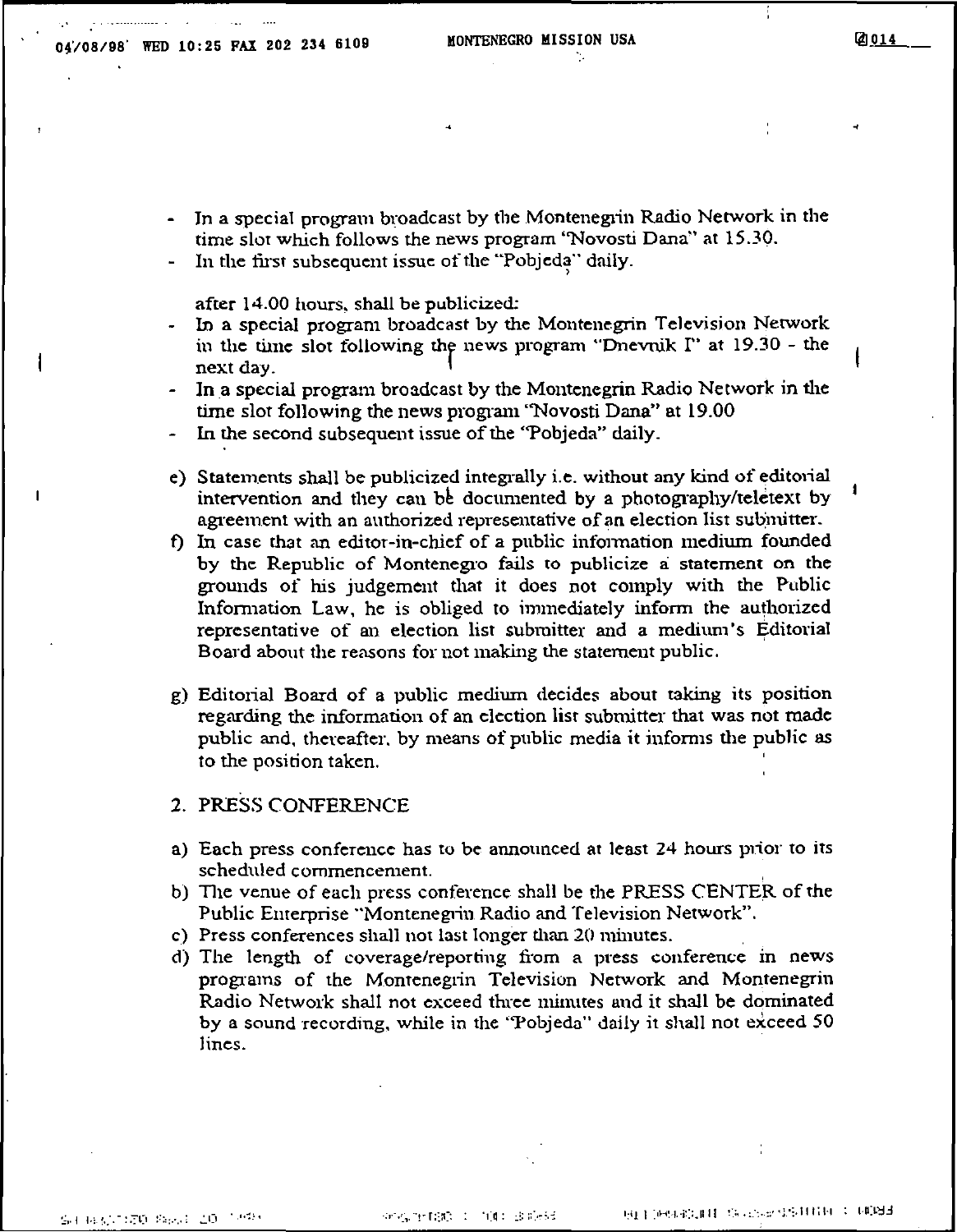ł

 $\mathbf{I}$ 

1aJ015

Reports from press conferences shall be prepared by anangement made with an authorized representative of an election list submitter.

- e) By exception and subject to a written request of the organizer of a press conference, the report can last shorter than three minutes.
- t) The timetable for publicizing the reports from press conferences shall be governed by the same terms and conditions as stipulated for statements.

Each. submitter of the election list is entitled to either one statement or one press conference a day at his own choice.

## 3. ELECTION RALLIES IN NEWS PROGRAMS

- a) Public media founded by the Republic of Montenegro are obliged to give worded reports about all election rallies of election list submitters.
- b) Election rallies shall be announced in public media three days prior to their scheduled date at the latest.
- c) The length of reporting from election campaigns in news programs of the Montenegrin Radio Network and Montenegrin Television Network shall not exceed tluee minutes, while it shall 110t exceed 45 lines in the "Pobjeda" daily.
- d) The Montenegrin Television Network and the Montenegrin Radio Network are obliged to provide 5 footage and/or sound recordings respectively with excerpts from speeches of participants in the election rallies of election list submitters and this shall be increased for one footage and/or sound recordings each on every fourth election rally held.
- e) In case that the rallies' schedules coincide, the sequence list of the election rallies to be filmed and sound recorded shall be made by an editor-in-chief of a public medium, with the due consideration for technical capacities of the Montenegrin Radio Network and Montenegrin Television Network.
- f) The "Pobjeda" daily is obliged to publish four reports documented by photographs from election rallies of election list submitters and this shall be increased on every fifth election rally held.
- g) The "Pobjeda" daily is obliged to document by photographs three election rallies of each election list submitter subject to the selection by an authorized representative and to publish them upon the agreement made with him.
- h) Publicizing time for reporting from election rallies: For rallies terminated by 14.00 hours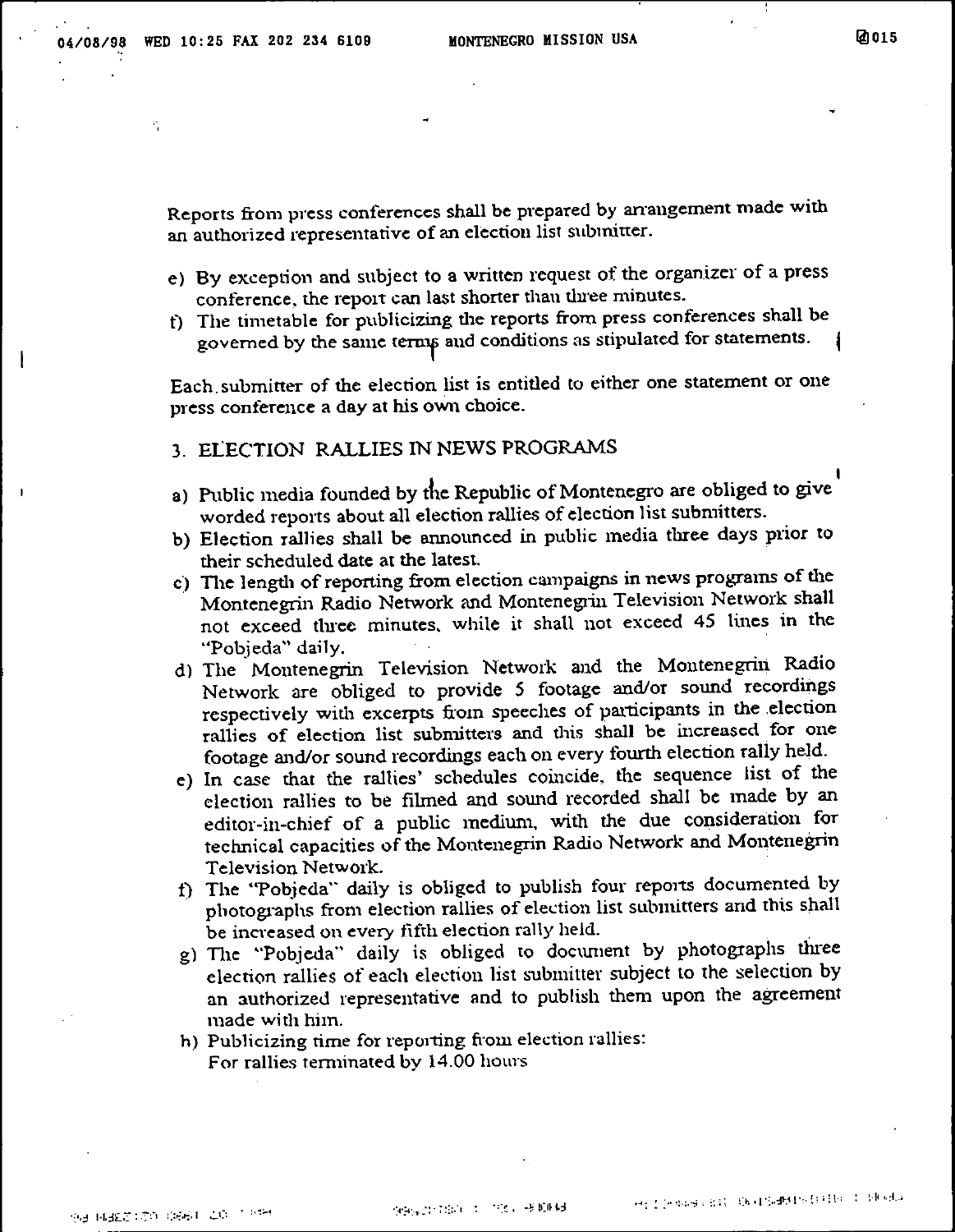- In a special program broadcast by the Montenegrin Television Network in the time slot following the news program "Dnevnik I" at 19.30.
- In the first subsequent issue of the "Pobjeda" daily.

For election rallies terminated after 14.00

- In a special program broadcast by the Montenegrin Television Network in the time slot following the news program "Dnevnik I" at 19.30 - the next day.
- In the second subsequent issue of the "Pobjeda" daily.

For election rallies terminated by 12,00

- In a special program broadcast by the Montenegrin Radio Network in the time slot following the news program "Novosti Dana" at 15.30  $\blacksquare$ 

For election rallies terminated after 12.00

- In a special program broadcast by the Montenegrin Radio Network after the news program "Novosti Dana" at 15.30.
- 4. SPECIAL PROGRAMS/BROADCASTS ON RADIO AND TELEVISION

Special programs about parliamentary elections shall be broadcast in the time slot following "Novosti Dana" at 15.30 on the Montenegrin Radio Network and in the time slot following "Dnevnik" at 19.30 on the Montenegrin Television network.

Special programs shall be structured as to broadcast the coverage from election rallies first, then followed by reports from press conferences and the statements broadcasting shall come in the end.

The broadcasting sequence of reports from election rallies and press conferences shall be made according to the sequential order of rallies' or conferences' schedules.

The broadcasting sequence of statements shall be made according to the sequential order of their receipt by the editorial offices of the Montenegrin Radio Network and the Montenegrin Television Network.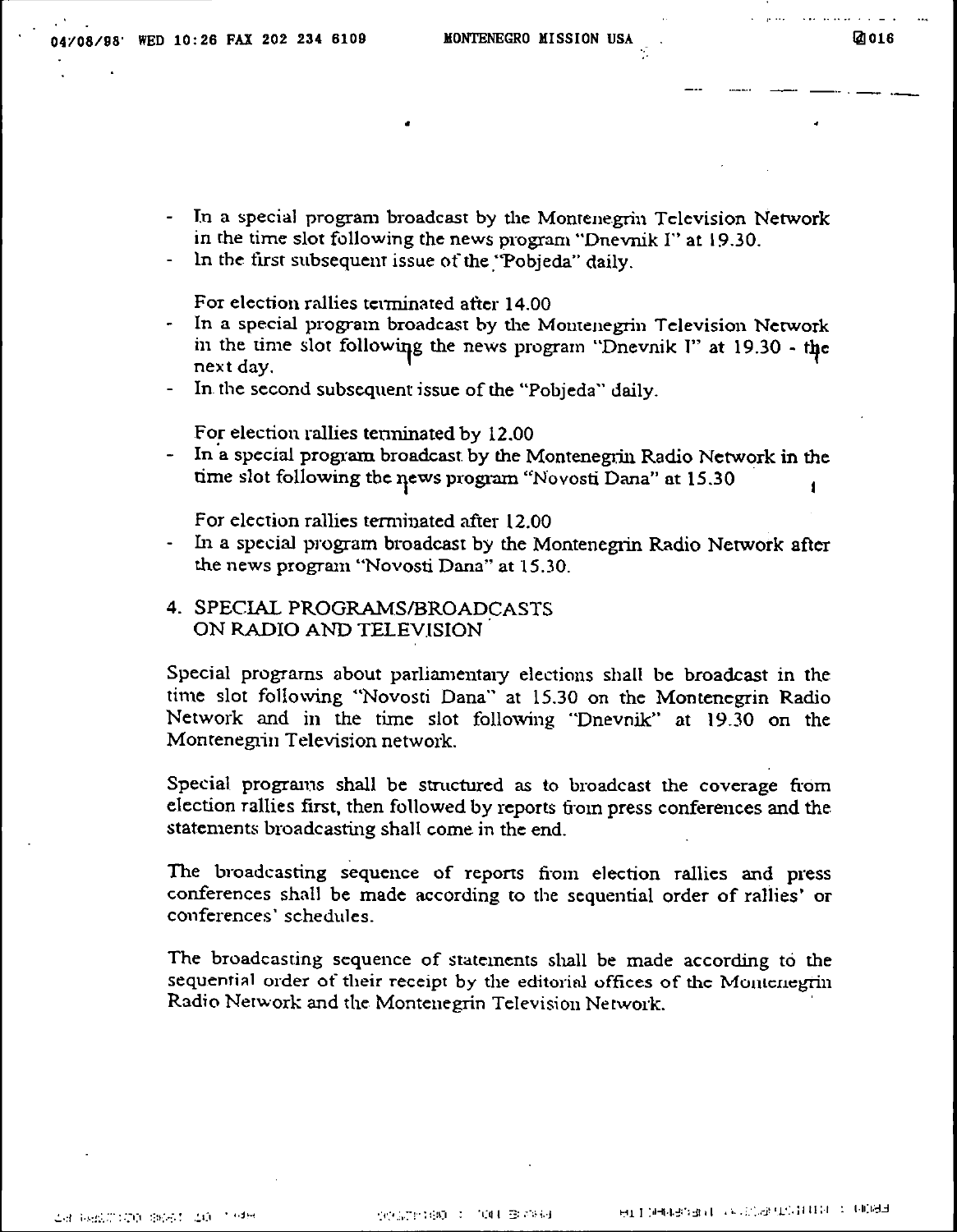By exception, the sequence of election rallies' broadcasts can be changed due to technical problems that makc their production unfeasible (remoteness ofa rally's venue, editing lags etc.)

#### Article 16

The Montenegrin Television Network and the Montenegrin Radio Network are obliged to present in their special news programs three election rallies selected by each election list submitter from their five election rallies that are stipulated to be reported on by footage and/or sound recording. This shall proceed as follows: .

## a) Montenegrin Television Network

•

| Duration:               | 30 minutes                                              |
|-------------------------|---------------------------------------------------------|
| Broadcasting time slot: | from $17.00$ to $18.00$                                 |
| Application deadline:   | 7 days prior to the rally's scheduled<br>date at latest |
|                         |                                                         |

## b) Montenegrin Radio Network

| - Duration:<br>- Broadcasting time slot:<br>- Application deadline: | 15 minutes<br>from $12.00$ to $13.00$<br>7 days prior to the rally's scheduled |
|---------------------------------------------------------------------|--------------------------------------------------------------------------------|
|                                                                     | date at latest                                                                 |

## c) Newspaper "Pobjeda"

- three election rallies as selected by an election list submitter shall be reported on in four columns with a photography which shall be selected by arrangement with the rally organizer.
- Application deadline: 7 days prior to the rally's scheduled date at latest

## PRESENTA TION OF ELECTORAL AGENDAS

## AlticIe 17

Public media founded by the Republic of Montenegro are obliged to ensure presentation of electoral agendas and candidates nominated by election list submitters.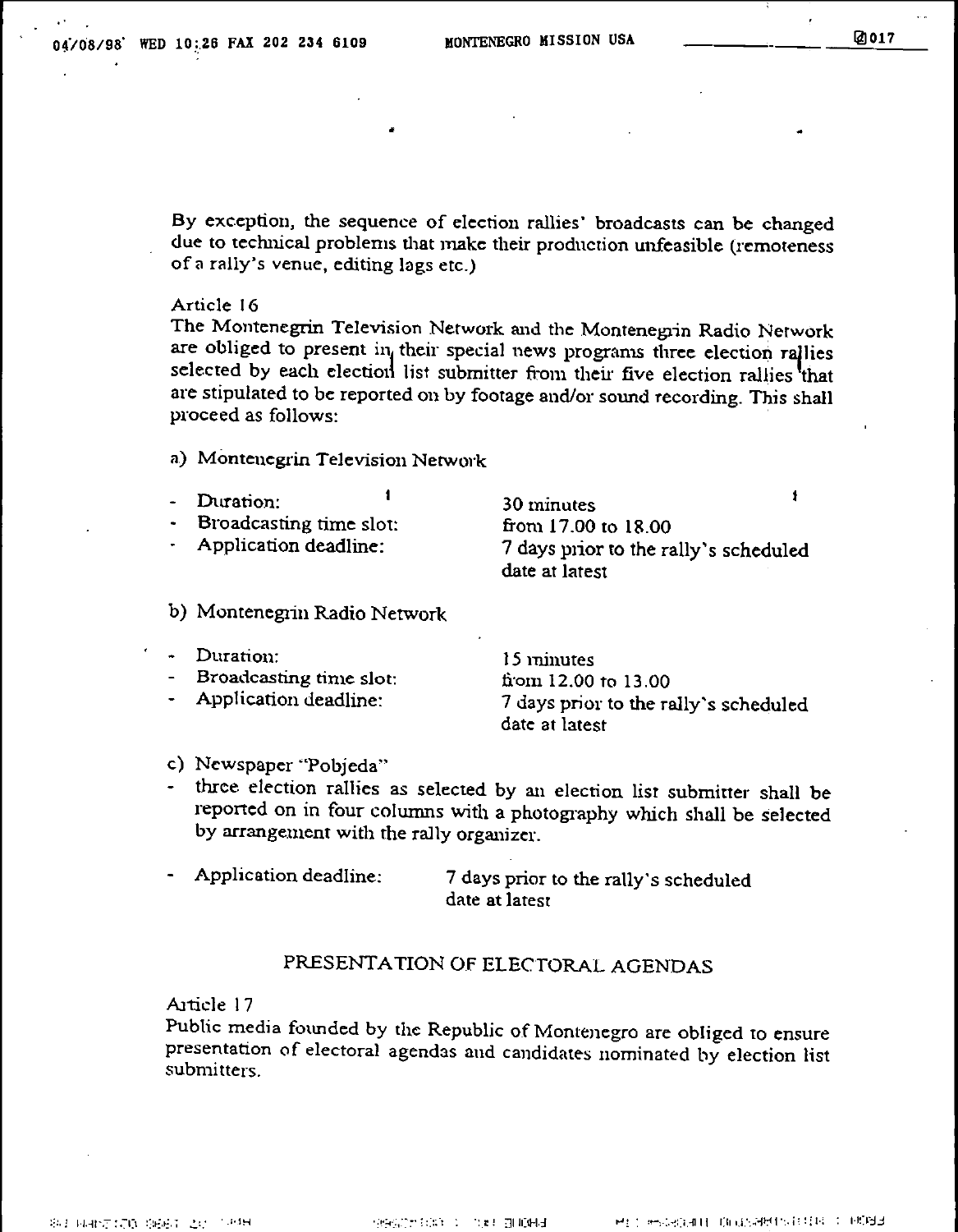The presentation of an electoral agenda shall be organized by an election list submitter,

•

The timetable, duration and number of participants in the presentation of electoral agendas shall be defined after the competent Republican authority determines the general electoral list. This shall be arranged uponl joint agreement made between election list submitters and editors-in-chief of the public media fotmded by the Republic of Montenegro.

## Article 18

Presentation sequence in public media founded by the Republic of Montenegro shall be determined by drawing lots that shall be carried qut for each medium respectively.

Drawing of the lots shall be done on the day, and at latest the day after the competent Republican authority detennines the general electoral list. The lots shall be drawn in the Press Center of the Republican Secretariat for Information and organized by public media founded by the Republic of Montenegro.

The drawing of lots shall be attended by authorized representatives of confirmed election list submitters, editors-in-chief and representatives of Editorial Boars of public media founded by the Republic of Montenegro.

## Article 19

The presentation of election list submitters shall commence one day after the: date when the lots are drawn for establishing the sequence of presentation in public media.

## ANNOUNCEMENT OF ELECTION RALLIES

## Article 20

The announcements of election rallies of election list submitters in public media founded by the Republic of Montenegro shall be free of any charge and organized in the following manner:

a) Montenegrin Television Network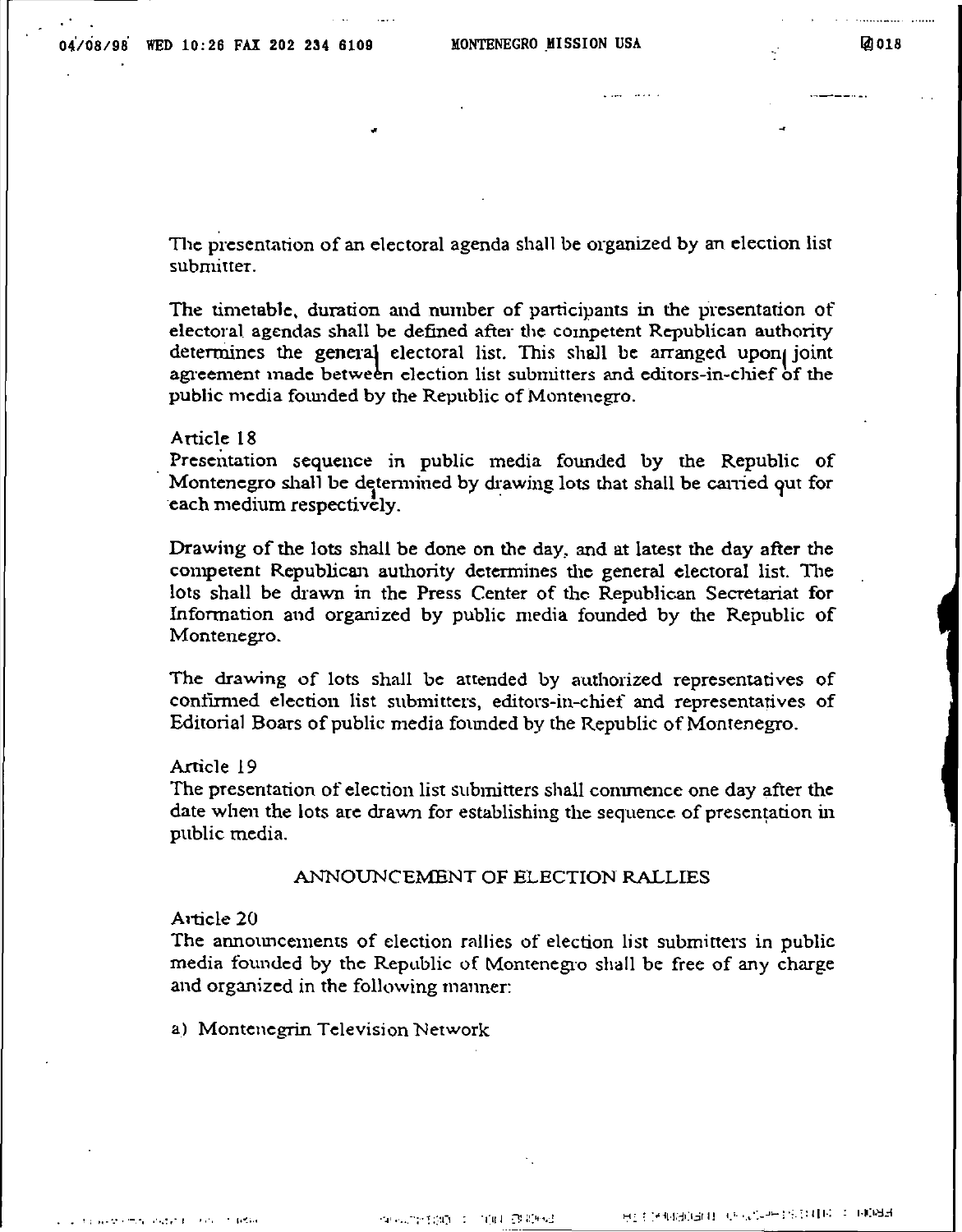- two announcements for each election rally. in the time slots prior and after news program "Dnevnik" at 19.30.
- b) Montenegrin Radio Network
- two announcements for each election rally, in the time slots prior to and after news program "Novosti Dana" at 15.30.
- c) Newspaper "Pobjeda"

- in a special column titled "Pre-Election Announcements" of an issue as required by a written communication from election list submitter. The announcement shall be edited in compliance with the professional journalist rules.

The announcements of election rallies in the public media founded by the Republic of Montenegro as set out hereinbefore shall be forwarded in written form and not later than 10.00 o'clock on the day preceding its broadcast/publishing and shall bear the note: "FREE ANNOUNCEMENT OF THE ELECTION RALLY".

Article 21

Other announcements of election rallies publicized by teletexts shall be arranged in the direct communication between authorized representatives of election list submitters and public media in conformity \vith both technical and editorial capacities and by market conditions.

## COMMERCIALS

Article 22

Commercials of confirmed submitters of election lists shall be broadcast in maximum total running time of 5 minutes, two minutes of which shall be gratis, one minute of which shaU be broadcast in the time slot preceding news program "Dnevnik" at 19.00 and the other in the slot following the program. The remaining three minutes of a commercial's total running time shall be broadcast by market conditions and upon the arrangement made between an authorized representative of an election list submitter and the Montenegrin Television Network.

## Article 23

The enforcement of this resolution shall be controlled by editorial boards of public media founded by the Republic of Montcnegro.